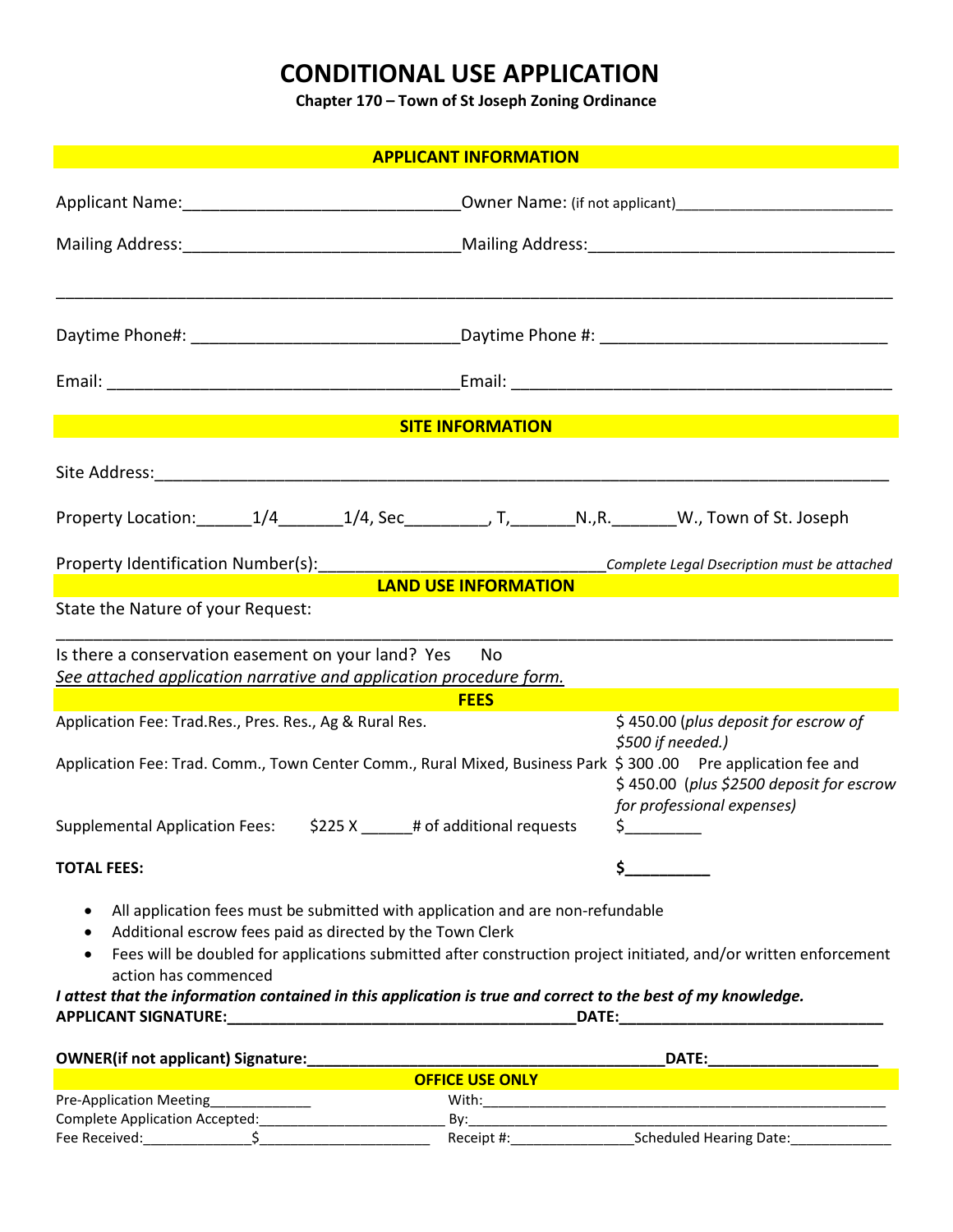#### **CONDITIONAL USE APPLICATION NARRATIVE**

Please answer the following questions and provide any additional information that supports your request (attach additional pages if necessary):

1. Describe the details of your request:

2. Describe the impact of your request on the enjoyment and value of surround properties. If there is no impact, explain why:

3. Describe the compatibility of your request with the uses and character of the surrounding area:

4. Describe how your request is consistent with the spirit and intent of the zoning district in which your property is located. *(Please refer to the purpose statement for your zoning district in the Town of St Joseph Zoning Ordinance)*: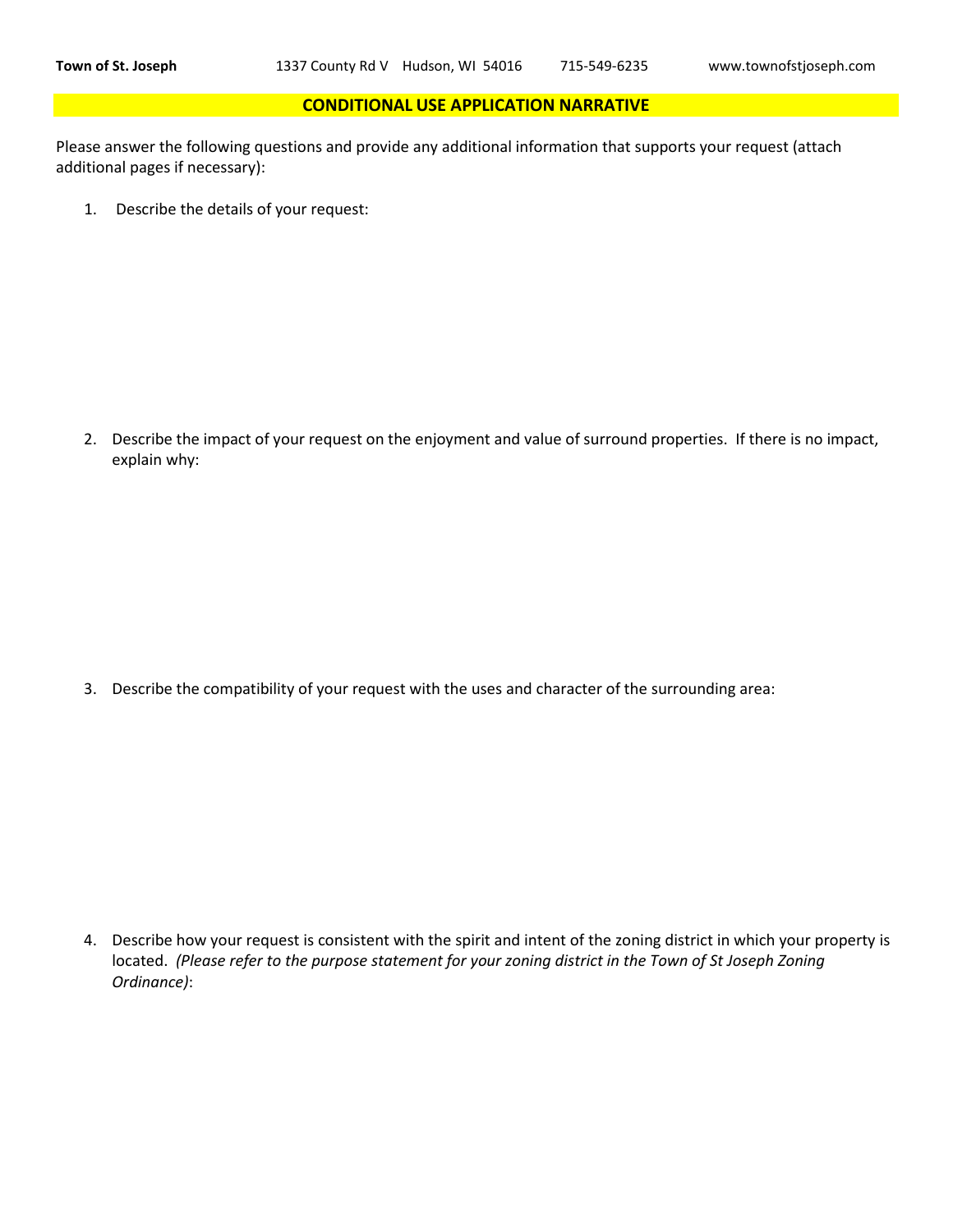5. Describe how your request will impact pubic health, safety, general welfare. What measures will you take to minimize any negative impacts?

6. How will you ensure that your request will not constitute a nuisance by reason of dust, smoke, odor or other similar factor? What measures will you take to prevent a nuisance?

7. Additional comments: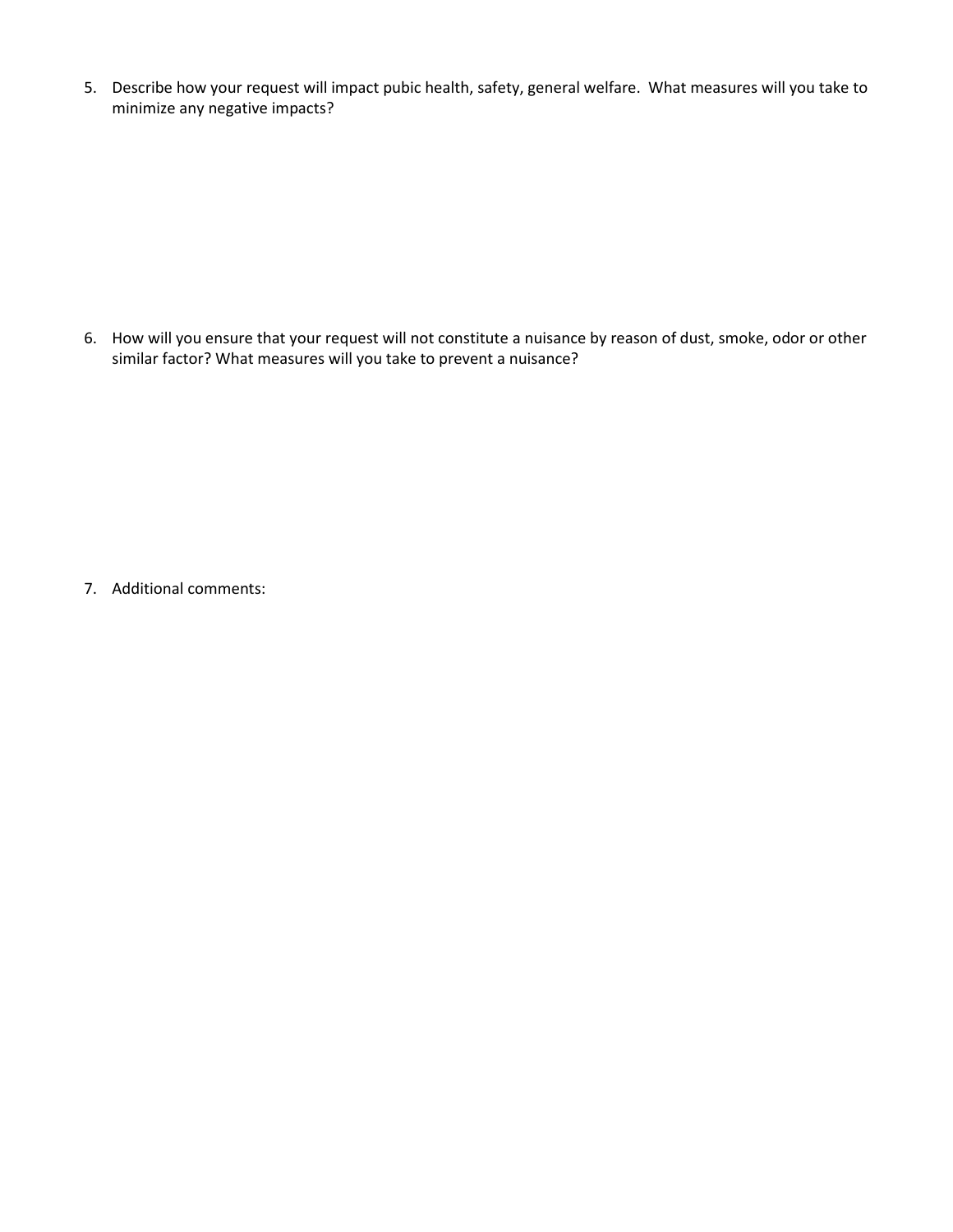### **APPLICATION**:

The deadline for application submittals is the  $2^{nd}$  Tuesday of the month. The Plan Commission generally meets on the first Wednesday of the month and the Town Board on the second Thursday of the month.

Applications will not be accepted until the applicant has:

- Met with the Zoning Administrator or his/her designee to review the application
- Submitted **Original plus 14 copies** of the entire packet including all supporting information, maps and diagrams.
- Resolved any land use violations and paid any outstanding fees owed to the Town of St. Joseph
- Signed the application form (*the signatures of the property owners and agents action on their behalf are required);* and
- Submitted the appropriate application fee (*nonrefundable*) and escrow payable to the Town of St. Joseph.

#### **REVIEW**

The Zoning Administrator or his/her designee will review the application for completeness. The Zoning Administrator or his/her designee may require additional information and will notify the applicant of this as soon as possible. Upon receiving a complete application and supporting documents, the Zoning Administrator will notify the Town Clerk/Treasurer to:

- Schedule a public hearing with the Town of St. Joseph Plan Commission and notify the applicant by mail of the date and time of the public hearing.
- Notify the adjoining property owners of the applicant's request
- Publish a public hearing notice of the Plan Commission in the local paper
- Send copies of the applications to the appropriate reviewing agencies for comment
- Schedule a site visit to the applicant's property, at which time the applicant shall flag all applicable property/project corners and label the flags accordingly; and
- The Zoning Administrator to prepare a staff report on the application. The staff report will be made available to the applicant and for public review.

#### **ACTION**

Conditional Use permits are granted at the discretion of the Town of St Joseph Town Board after review, public hearing, and recommendation through the Plan Commission. They are made available to validate uses that, while not approved within the zoning district in questions, are deemed to be compatible with approved uses and/or not found to be hazardous, harmful, offensive or otherwise adverse to other uses. Conditional Uses are subject to conditions, compatibility with surrounding land uses, and compliance with the St. Joseph Zoning Ordinance.

At the public hearing, the applicant may appear in person or through an agent or an attorney of his/her choice. The applicant/agent/attorney may present testimony, evidence and arguments in support of his/her application. The fact that an application for a permit has been filed does not automatically mean that a permit is granted.

Upon the Town Board making a decision on the application, the Town Clerk/Treasurer shall notify the applicant of the decision in writing. All site plans, pictures, etc. become the property of the Town of St. Joseph and will remain in the file.

|  |                                                   | <b>CHECKLIST FOR COMPLETE APPLICATION</b> |  |
|--|---------------------------------------------------|-------------------------------------------|--|
|  | Considered and simple and similar forms with fax. |                                           |  |

| Completed and signed application form with ree-                                                                                                                                               |
|-----------------------------------------------------------------------------------------------------------------------------------------------------------------------------------------------|
| Original plus 14 copies of this entire packet including all supporting information, maps and diagrams                                                                                         |
| Addendum for additional request and/or supplemental information sheet (if required)                                                                                                           |
| Recorded Warranty Deed (may be obtained at the county Register of Deeds Office)                                                                                                               |
| Provide stamped envelopes addressed to all adjoining land-owners, including properties across roadways                                                                                        |
| A complete site plan prepared by a registered surveyor showing:                                                                                                                               |
| Project location in the town                                                                                                                                                                  |
| Lot/parcel dimensions with property lines and all applicable setbacks                                                                                                                         |
| Minimum of 10 ft contours as determined appropriate by the Zoning Administrator or his/her designee                                                                                           |
| Location of all existing and proposed structures and their square footage and distance from setbacks                                                                                          |
| Location of existing and proposed POWTS, wells, driveways, parking areas, access, signs and other features; and<br>$\bullet$                                                                  |
| Location of navigable waterways with accurate OHWM, delineated wetlands, bluff lines, slopes in excess of 12%<br>٠<br>wooded areas, and any other unique limiting conditions of the property. |
| Other submittals as required by Town Staff                                                                                                                                                    |

*This is a summary of the conditional use procedure and is subject to the specific requirements and procedures identified in Chapter 170 Zoning of the Town of St Joseph.*